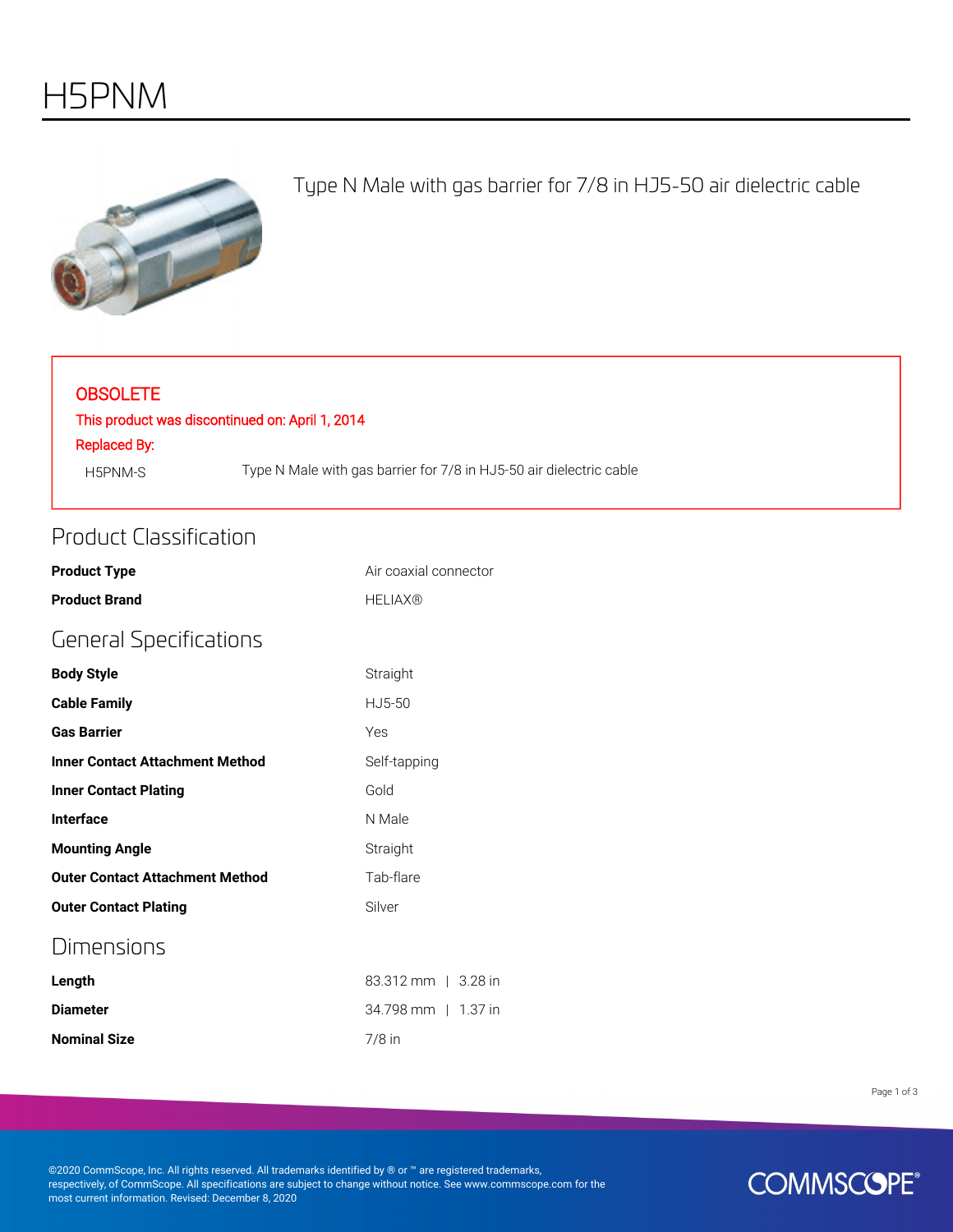# H5PNM

#### Electrical Specifications

| <b>Insertion Loss, typical</b>        | $0.05$ dB        |
|---------------------------------------|------------------|
| <b>Average Power at Frequency</b>     | 0.6 kW @ 900 MHz |
| Cable Impedance                       | $50$ ohm         |
| <b>Connector Impedance</b>            | $50$ ohm         |
| dc Test Voltage                       | $2$ kV           |
| <b>Insulation Resistance, minimum</b> | 5000 MOhm        |
| <b>Operating Frequency Band</b>       | $0 - 5200$ MHz   |
| Peak Power, maximum                   | 10 kW            |
| RF Operating Voltage, maximum (vrms)  | 707 V            |

### VSWR/Return Loss

| <b>Frequency Band</b> | <b>VSWR</b> | Return Loss (dB) |
|-----------------------|-------------|------------------|
| 0-1000 MHz            | 1.03        | 40               |
| 1000-2200 MHz         | 1.03        | 38               |
| 2200-4000 MHz         | 1.12        | 25               |
| 4000-7000 MHz         | 1.23        | 20               |
| 7000-10000 MHz        | 1.44        | 15               |

### Mechanical Specifications

| <b>Interface Durability</b>         | 500 cycles                                |
|-------------------------------------|-------------------------------------------|
| Interface Durability Method         | MIL-C-39012. Section 4.6.12               |
| <b>Mechanical Shock Test Method</b> | MIL-STD-202, Method 213, Test Condition I |

#### Environmental Specifications

| <b>Operating Temperature</b>           | $-40$ °C to +150 °C (-40 °F to +302 °F)                             |
|----------------------------------------|---------------------------------------------------------------------|
| <b>Storage Temperature</b>             | -70 °C to +100 °C (-94 °F to +212 °F)                               |
| <b>Corrosion Test Method</b>           | MIL-STD-202, Method 101, Test Condition B                           |
| <b>Moisture Resistance Test Method</b> | MIL-STD-202. Method 106                                             |
| <b>Thermal Shock Test Method</b>       | MIL-STD-202, Method 107, Test Condition A-1, Low Temperature -55 °C |
| <b>Vibration Test Method</b>           | MIL-STD-202, Method 204, Test Condition B                           |

#### Packaging and Weights

Page 2 of 3

©2020 CommScope, Inc. All rights reserved. All trademarks identified by ® or ™ are registered trademarks, respectively, of CommScope. All specifications are subject to change without notice. See www.commscope.com for the most current information. Revised: December 8, 2020